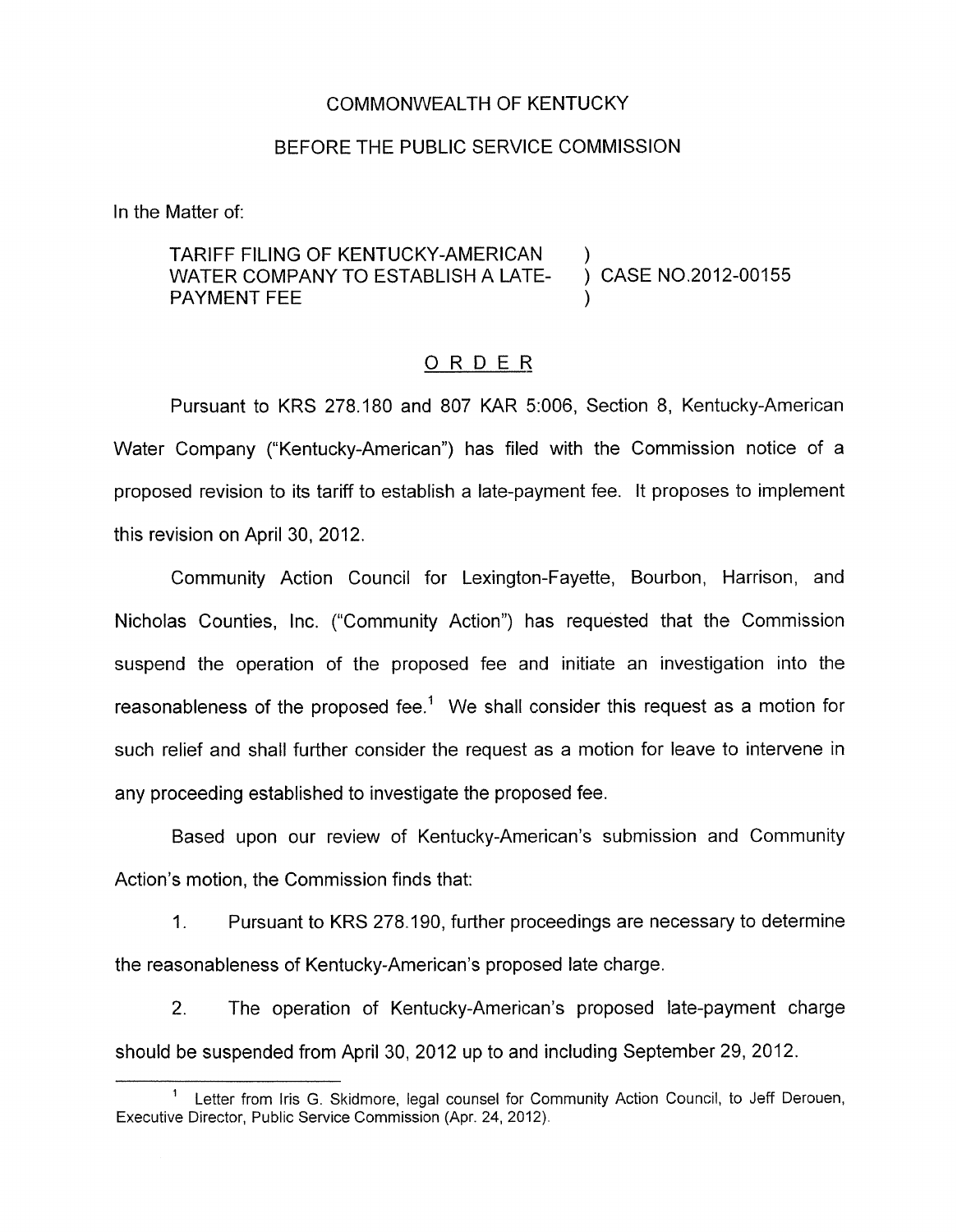**3.** Community Action's intervention is likely to present issues or develop facts that will assist the Commission in fully considering the matter without unduly complicating or disrupting this proceeding.

**4.**  Community Action's motion should be granted.

IT IS THEREFORE ORDERED that:

1. This proceeding is hereby established to determine the reasonableness of Kentucky-American's proposed tariff **<sup>I</sup>**

2. Kentucky-American's proposed tariff is suspended from April 30, 2012 up to and including September 29, 2012.

**3.**  Community Action is granted leave to intervene in this proceeding.

**4.**  Community Action shall be entitled to the full rights of a party and shall be served with a copy of all Commission Orders and all documents filed by any party to this proceeding.

*5.* Any party filing a document or pleading with the Commission shall serve such document or pleading upon all other parties to this proceeding.

*6.* Any document or pleading that a party serves upon the other parties to this proceeding shall also be filed with the Commission.

7. Service of any document or pleading in paper form shall be made in accordance with 807 KAR 5:001, Section 3(7). Service upon a party shall be considered completed upon delivery of the document or pleading to the party or upon mailing the document or pleading to the party's address of record.

8. The parties shall consider any request for information from Commission Staff as if ordered by the Commission.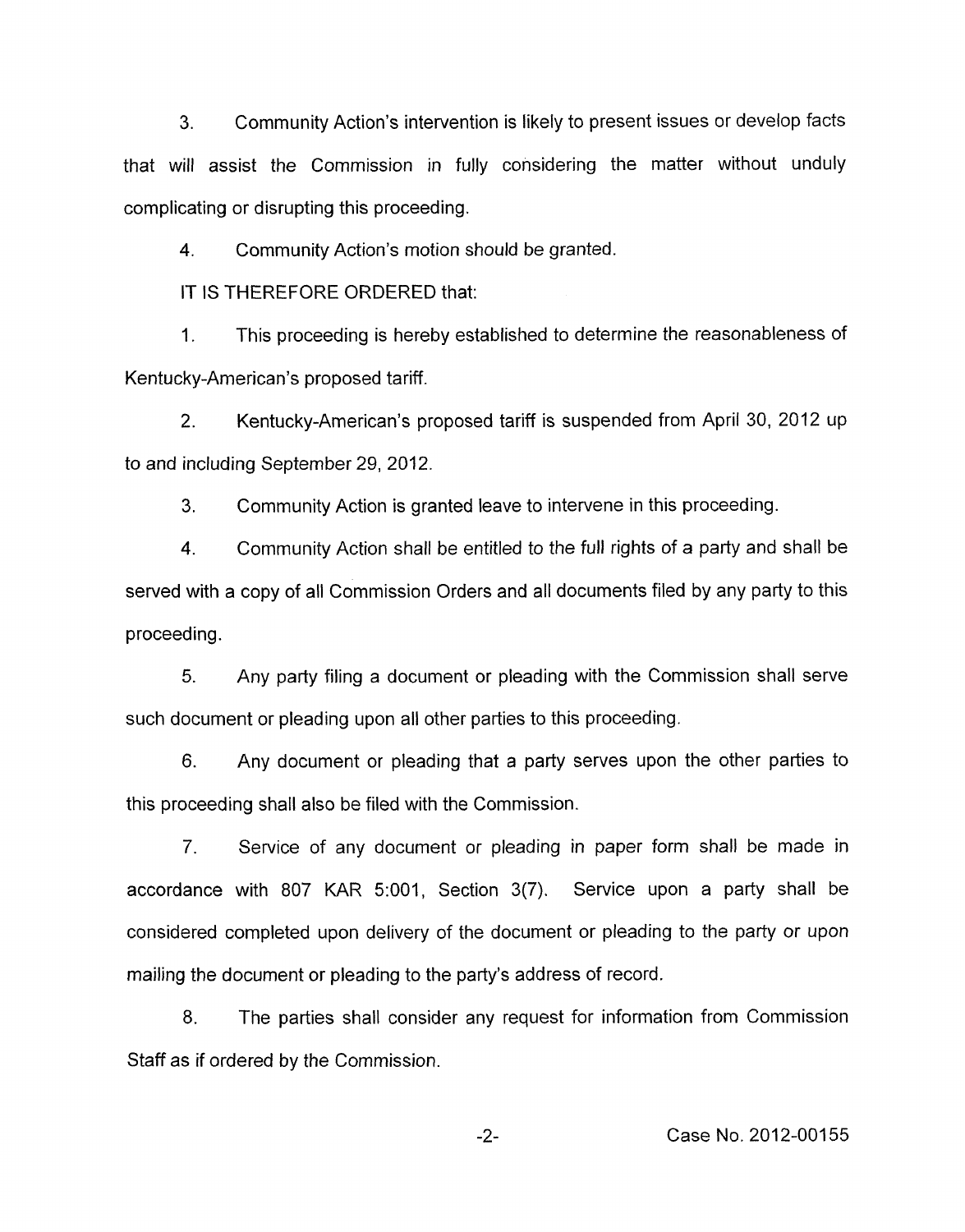9. Commission Staff and any party may serve initial requests for information upon Kentucky-American no later than May 11, 2012. No later than May 25, 2012, Kentucky-American shall file its responses to these requests with the Commission and shall serve a copy upon all parties of record.

IO. Commission Staff and any party may serve supplemental requests for information upon Kentucky-American no later than June 8, 2012. No later than June 22, 2012, Kentucky-American shall file its responses to these supplemental requests with the Commission and shall serve a copy upon all parties of record.

11. Any requests for a hearing in this matter shall be filed with the Commission no later than June 29, 2012. A party requesting a hearing shall set forth in its request the reasons a hearing is required and briefly the summarize the witnesses and evidence that it intends to present at such hearing.

12. a. All responses to requests for information shall be appropriately bound, tabbed and indexed and shall include the name of the witness who will be responsible for responding to the questions related to the information provided, with copies to all parties of record and eight copies to the Commission.

b. Each response shall be under oath or, for representatives of a public or private corporation or a partnership or association or a governmental agency, be accompanied by a signed certification of the preparer or person supervising the preparation of the response on behalf of the entity that the response is true and accurate to the best of that person's knowledge, information, and belief formed after a reasonable inquiry.

**-3-** Case No. 2012-00155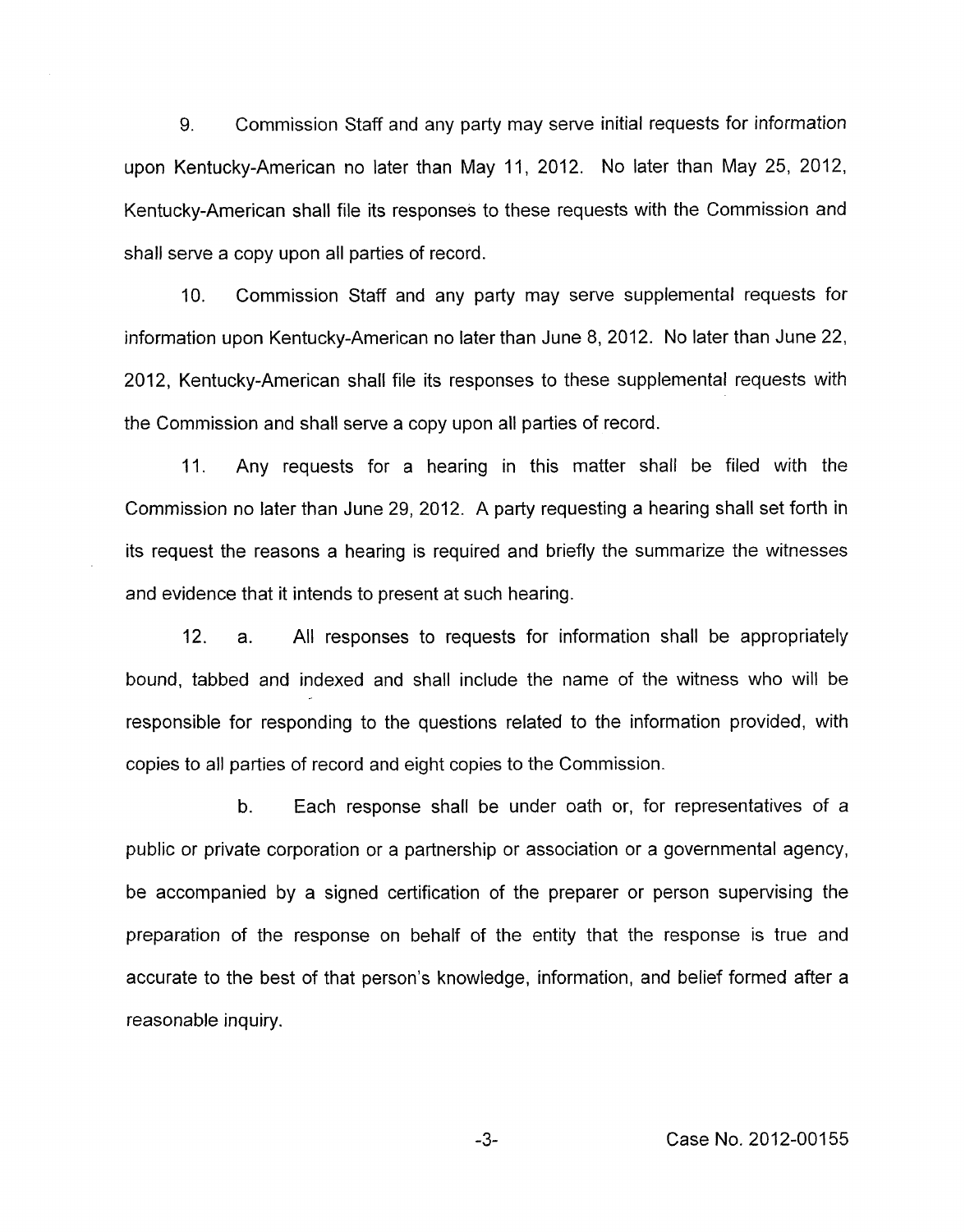c. A party shall make timely amendment to any prior response if it obtains information that indicates that the response was incorrect when made or, though correct when made, is now incorrect in any material respect.

d. For any request to which a party fails or refuses to furnish all or part of the requested information, that party shall provide a written explanation of the specific grounds for its failure to completely and precisely respond.

By the Commission



 $AT$ Director

Case No. 2012-00155